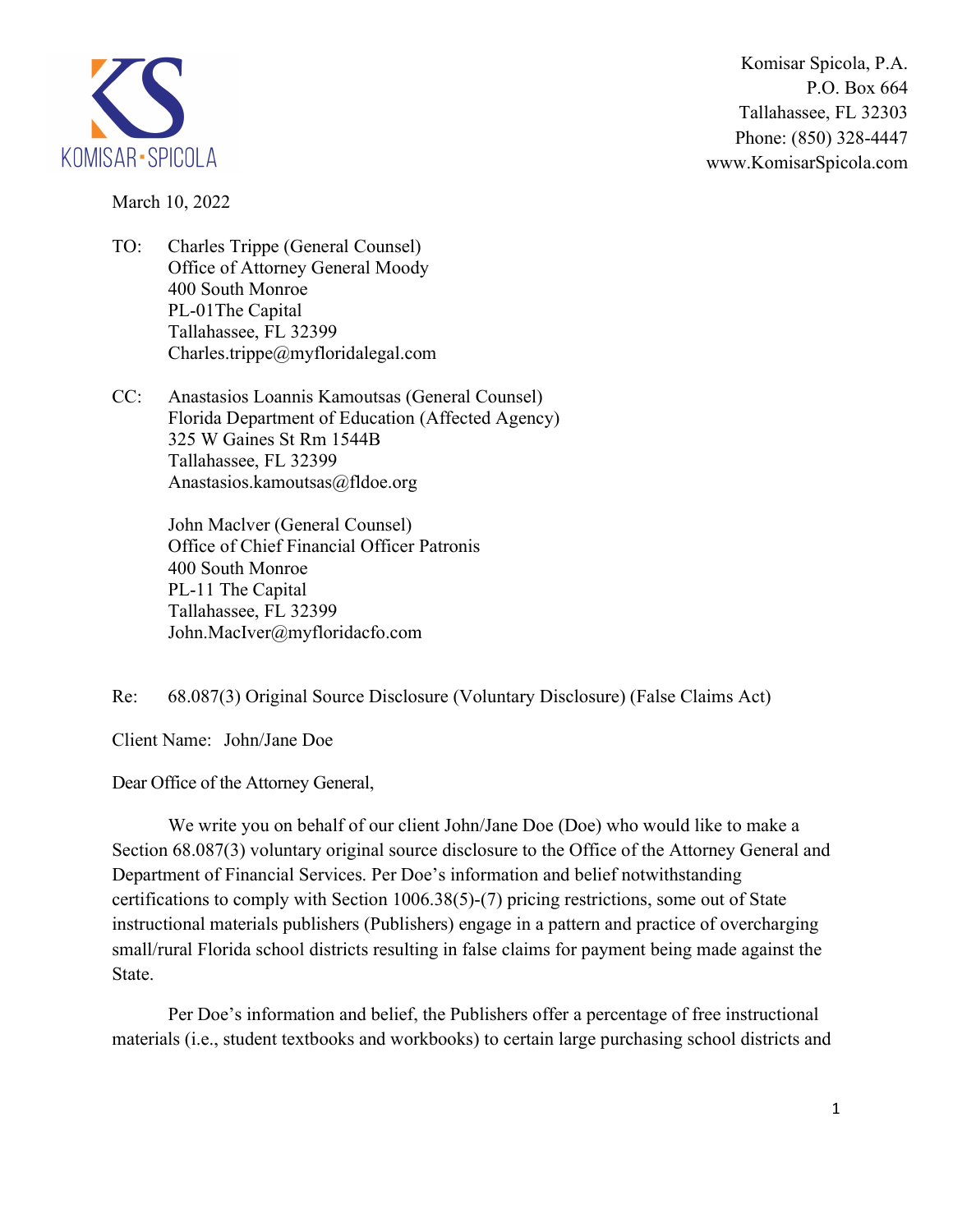do not provide the same free materials to small/rural districts. Florida Statutes Section 1006.38(5)-(7) require that the Publishers;

 (5) Furnish the instructional materials offered by them at a price in the state which, including all costs of electronic transmission, may not exceed the lowest price at which they offer such instructional materials for adoption or sale to any state or school district in the United States.

 (6) Reduce automatically the price of the instructional materials to any district school board to the extent that reductions are made elsewhere in the United States.

 (7) Provide any instructional materials free of charge in the state to the same extent as they are provided free of charge to any state or school district in the United States.

 The publishers are aware of and pledge to follow Section 1006.38(5)-(7) F.S. during the adoption process. Specifically, the publishers all certify understanding of and compliance with the pricing laws on the "IM3 Bid Signature Sheet" and the "IM6 Publisher Acknowledgement Form." At the end of the adoption/bid process the Department of Education (DOE) publishes the agreed contract prices for each material on a "Detailed Bid Report."

Per Doe's information and belief, the Florida School Book Depository  $(FSBD)^1$  is made aware/notified by a Publisher (and/or District) when a Publisher offers free materials, or a lower price not offered to other districts. The FSBD assists the Publisher in completing the discounted transaction, but the FSBD does not require the Publisher follow the law and offer the same discount or free materials to all districts or notify the DOE that a possibly illegal discount or free materials have been provided to a single district. Per Doe's information and belief, the FSBD is aware of the laws prohibiting free instructional materials being provided to one district at the detriment of other districts, yet the FSBD appears to regularly process transactions including free materials not being offered to other districts.

 The DOE publishes "Policies and Procedures Specifications for The Florida Instructional Materials Adoption" which specifically states, "The bid deadline will not be extended. After the bid deadline, **publishers will not be allowed to revise a bid except for the reduction of price and/or the addition for free items offered**. [s.1006.38(6) and (7), F.S.]."<sup>2</sup> When a publisher provides a free material offer to a single district, they are obligated under the law to amend their bid with DOE to provide those same free materials to all other districts. Similarly, if a Publisher provides a lower price to one district, they are required to amend their bid to provide the same lower price to all districts.

<sup>1</sup> https://www.fsbd.com/

<sup>&</sup>lt;sup>2</sup> https://www.fldoe.org/academics/standards/instructional-materials/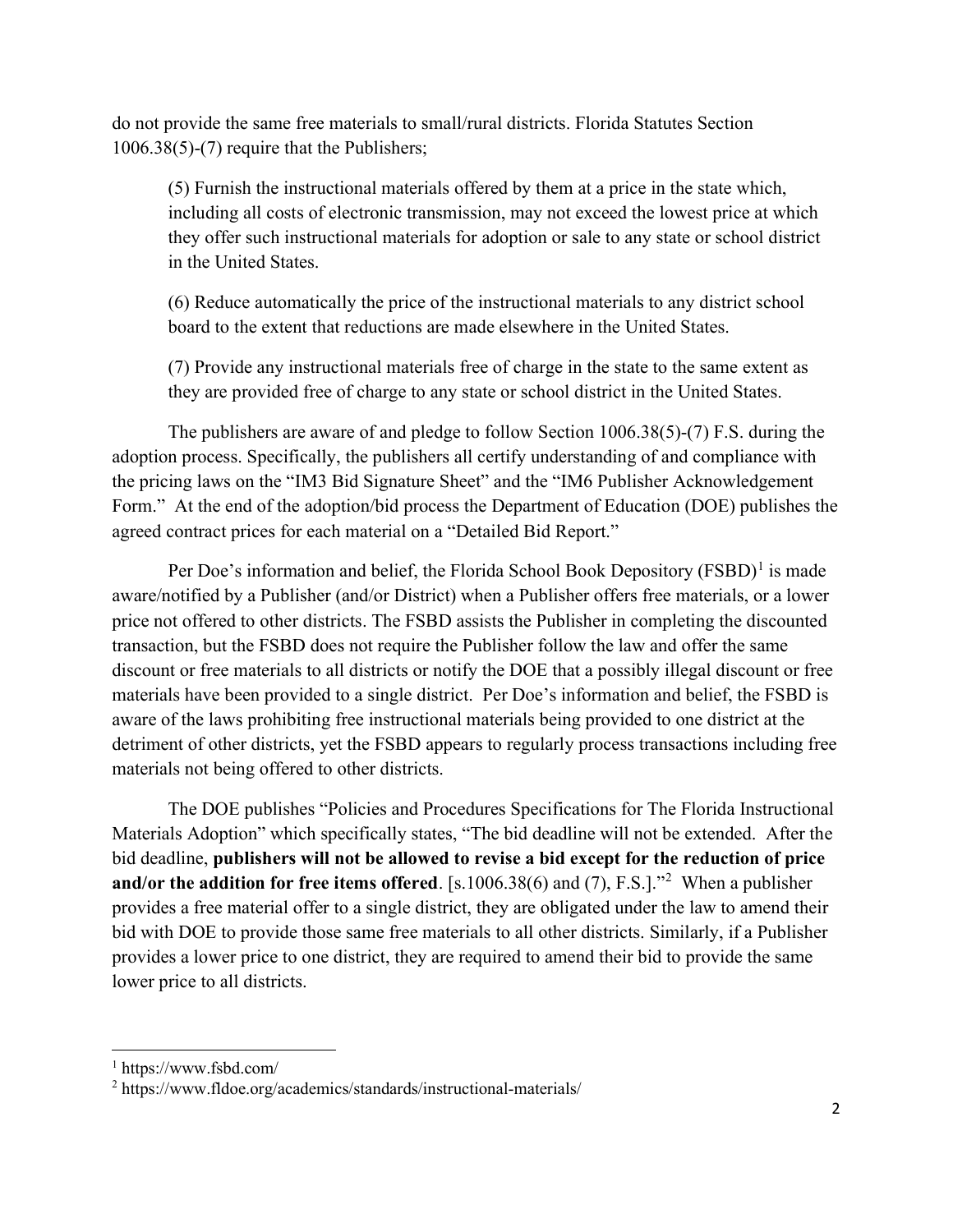While Doe has focused on specific transactions within the last six (6) years, in 2003 a similar concern was raised in OPPAGA Report No. 03-28<sup>3</sup> which focused on pre-2003 transactions. OPPAGA found that;

 "Although Florida law requires publishers to provide the same free materials to all districts, **the department does not monitor compliance with this requirement**, and it appears to be regularly violated. Twelve Florida school districts reported they were able to negotiate a better deal for free materials than what was listed in the state catalog. A special deal that is inconsistent with the state contract may appear to be a good deal for the district but it ultimately harms the other 66 districts that were not privy to the offer. It can also create the appearance of improper deal-making in that it can give one publisher an advantage in marketing their materials to districts compared to other publishers who comply with the law and do not provide special free materials."

The DOE responded to OPPAGA noting that;

 "Existing contracts between the state and publishers contain clear provisions for free items provided when "cost" items are purchased. In the event a school district "negotiates" additional or more advantageous offers of free materials or services, the publisher would legally be required to offer the same to all school districts. The Department of Education will re-address these requirements and make clear in pre bidding forms and procedures that these requirements, if not met, will result in the cancellation of the contract"

 Per the records Doe has compiled and Doe's internal understanding of and personal interaction with the Florida instructional materials procurement marketplace, nearly twenty (20) years have passed since the OPPAGA report but a similar practice of offering free materials to large districts while overcharging small/rural districts exists. Additionally, any mid-sized or large district who does not receive a Publishers best-in-nation free materials offer is being overcharged. This practice is a detriment to Florida taxpayers and the students in the overcharged districts. The practice results in a windfall to Publishers who appear to violate the free materials statute with impunity. Additionally, there is still no state agency actively monitoring Publisher's compliance with Section 1006.38(5)-(7) F.S.

 While Doe is continuing to investigate a possible False Claims Act suit, Doe would like to make your agencies aware of particular transactions Doe has identified as containing free materials where other Florida districts paid full bid list price and did not receive the same percentage of free materials (or any free materials at all).

<sup>3</sup> https://oppaga.fl.gov/Documents/Reports/03-28.pdf